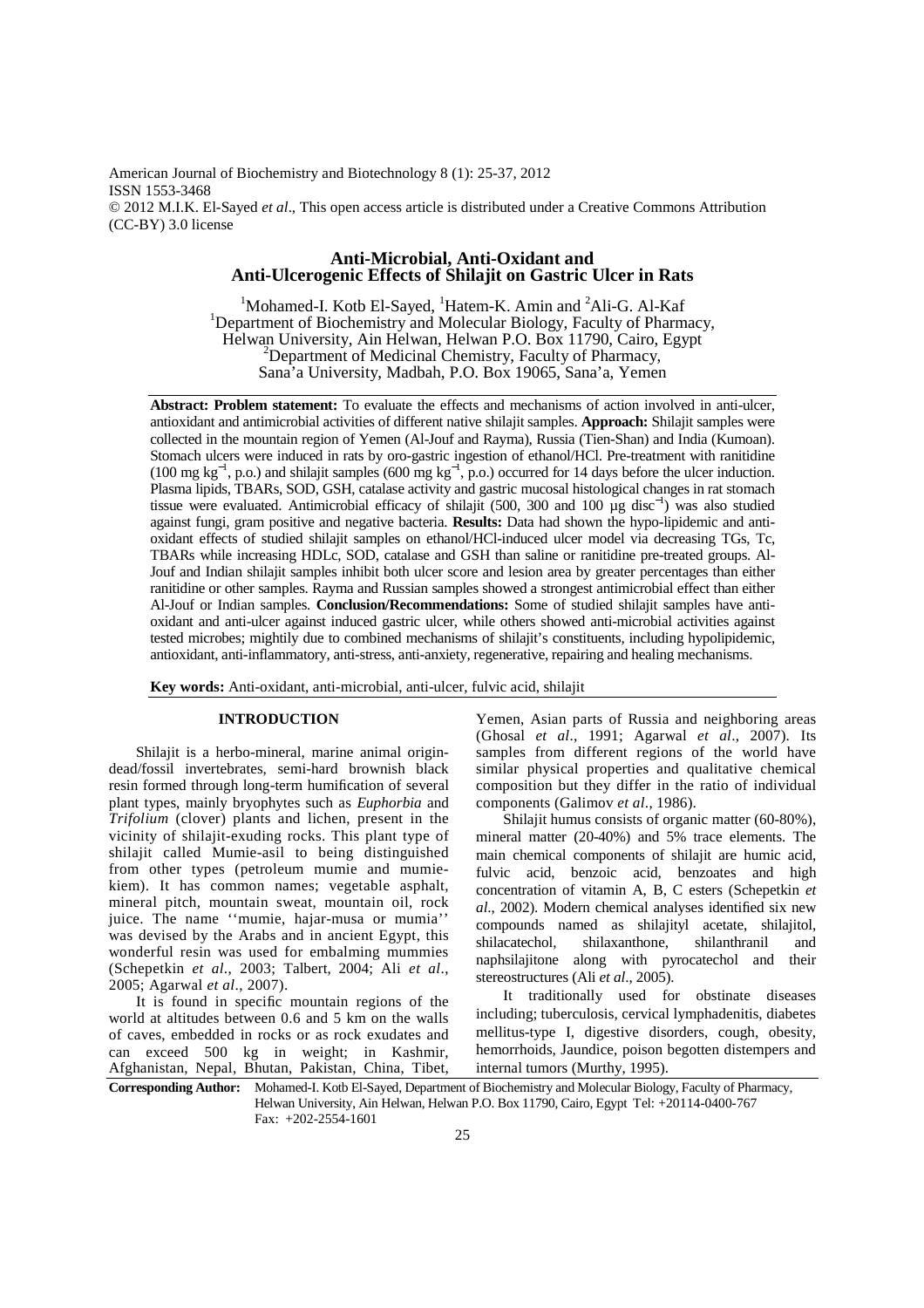Mucosal injury may occur when noxious factors "overwhelm" an intact mucosal defense or when the mucosal defense is somehow impaired (Laine *et al*., 2008). Ethanol induced gastric damage has been soon to be associated with depletion of gastric mucus breaking of the mucosal barrier, back diffusion of acid, increased gastric mucosal permeability, leads to increasing leak of hydrogen ion from the lumen ,decrease in the transmucosal electrical potential difference, changes in the mucosal blood flow, destruction of micro-vascular and nonvascular type of cells, mast cell degranulation, neutrophill mediated mucosal injury (release of oxygen free radicals, proteases and lysosomal enzymes, digestion of proteins and lipid peroxidation in cell membrane) and depletion of certain oxygen free radical scavenger (Akilandeswari *et al*., 2010).

 Peptic ulcer being one of the most uncontrolled gastrointestinal disorders representing a major health hazards in terms of morbidity and mortality (Goel and Bhattacharya, 1991; Akhtar *et al*., 1992). Common antiulcer drugs include H2 receptor antagonists, proton pump inhibitors or cytoprotective agents such as sucralfate. Patients used these drugs suffering severe side effects like arrythmias, gynaecomastia. effects like arrythmias, enterochromaffin like cell hyperplasia and hematopoietic changes (Akhtar *et al*., 1992).

 The present study aimed to compare among shilajit samples of different native origin {Yemen (Al-Jouf and Rayma), Russia (Tien-Shan) and India (Kumoan)} in: antimicrobial antioxidant and gastro-protective activity against ethanol/HCl induced gastric ulcer in rat.

### **MATERIALS AND METHODS**

**Chemicals, solutions and equipments:** Ranitidine powder as hydrochloride (Shiba Pharma, ceuticals and chemicals Mgf. Ltd. Yemen); ferrous sulfate (FeSO<sub>4</sub>);<br>Carboxy-Methylcellulose 0.5% (CMC); sodium  $Carboxy-Methylcellulose$   $0.5%$ chloride (WAKO Pure Chemical Industries, Osaka, Japan); perchloric acid (HClO4) and Thiobarbituric Acid (TBA) (Sigma, St. Louis, MO, USA); Hydrochloride (HCl) (Nakarai Tesque, Ltd., Kyoto, Japan); n-butanol and Sodium Dodecyl Sulfate (SDS) (Life Technologies Japan Ltd., Tokyo, Japan). Absolute ethanol (©Merk KGaA, Darmstadt, Germany); Kits of triglycerides (TGs), total cholesterol  $(T<sub>C</sub>)$ , High Density Lipoprotein cholesterol (HDL<sub>C</sub>) (Beijing Chengxinde<br>Biochemistry Reagent Company, China): Biochemistry Hematoxylin/eosin, xylene and formalin; Mueller Hinton agar (Oxoid CM337, Basingstoke, Hampshire, UK). Drugs and chemicals were dissolved in analytical grade buffers and solvents and prepared upon usage. Stomach tube; Microtome, Rotary evaporator; mortar and pestle; wattman filter paper; Petri-dishes; autoclave; Hiscotron homogenizer; electric balance

(Sartorius AG, Gottingen, Germany, BP310S); centrifuge (HERNIE Z 400, Wehingen); UV/Visible spectrophotometer (Shimadzu); micropipette of different size; deep freeze.

**Preparation and purification of shilajit samples:**  Shilajit was collected in the mountain region of Yemen (Al-Jouf and Rayma), Russia (Tien-Shan) and India (Kumoan). Purification of shilajit samples was done according to the principle of the solubility in distilled water as described by Jung *et al*. (2002). All samples of shilajit were milled to very small pieces, then weighing 100 gm of each sample and transferred to the volumetric flasks, then, 500 mL of distilled water were added and flasks were putted on a shaker for 10 h at room temperature. After that, sample solutions were purified by filtration through 0.45-mm filter to remove the insoluble impurities. The extract was dried; 100 mL of each sample was placed in Rotary evaporator and evaporating the solvent by reducing the pressure to avoid the decomposition of shilajit constituents and purified samples were attained. For the biological experiments, the dried shilajit extract was suspended in a balanced salt solution and filtrated through a 0.2-mm filter.

#### **Antiulcer activity:**

**Experimental animals:** 72 healthy Waster Albino rats and 130 Swiss Albino mice of both sexes were obtained from Central Animal House of the Science College in Sana'a University. The animals were housed and fed with standard pellet diet and water ad libitum. Animals were allowed to acclimatize in the local laboratory for 1 week prior to the experimentation. They were housed group wise in polypropylene cage (17×11×6) and kept<br>under controlled environmental conditions under controlled environmental (temperature: 22±2°C, humidity: 50-55%, natural light/dark cycle). Coprophagy was prevented by keeping the animals in cages with grating as the floor. The protocol of the study was following the local institutional animal ethical committee, for the care and use of laboratory animals.

**Experimental design:** 72 Wister albino rat (weighing between 200-250 g) and 130 Swiss albino mice (weighing between 25-35 g) of either sex were used for antiulcer and toxicity studies respectively. Mice were divided into 13 groups of 10 animals (5 males and 5 females) and rats into 6 groups of 12 animals (6 males and 6 females). Fresh conventional antiulcer drug (Ranitidine) and shilajit solutions were prepared fresh at the time of administration. All animals were deprived of food at least 36 hr before start of either acute oral toxicity or intra-gastric ulcer induction experiment but allowed free access of water and returned to diet just after beginning of the toxicity experiment while killed later 4 h after intra-gastric induction experiment. All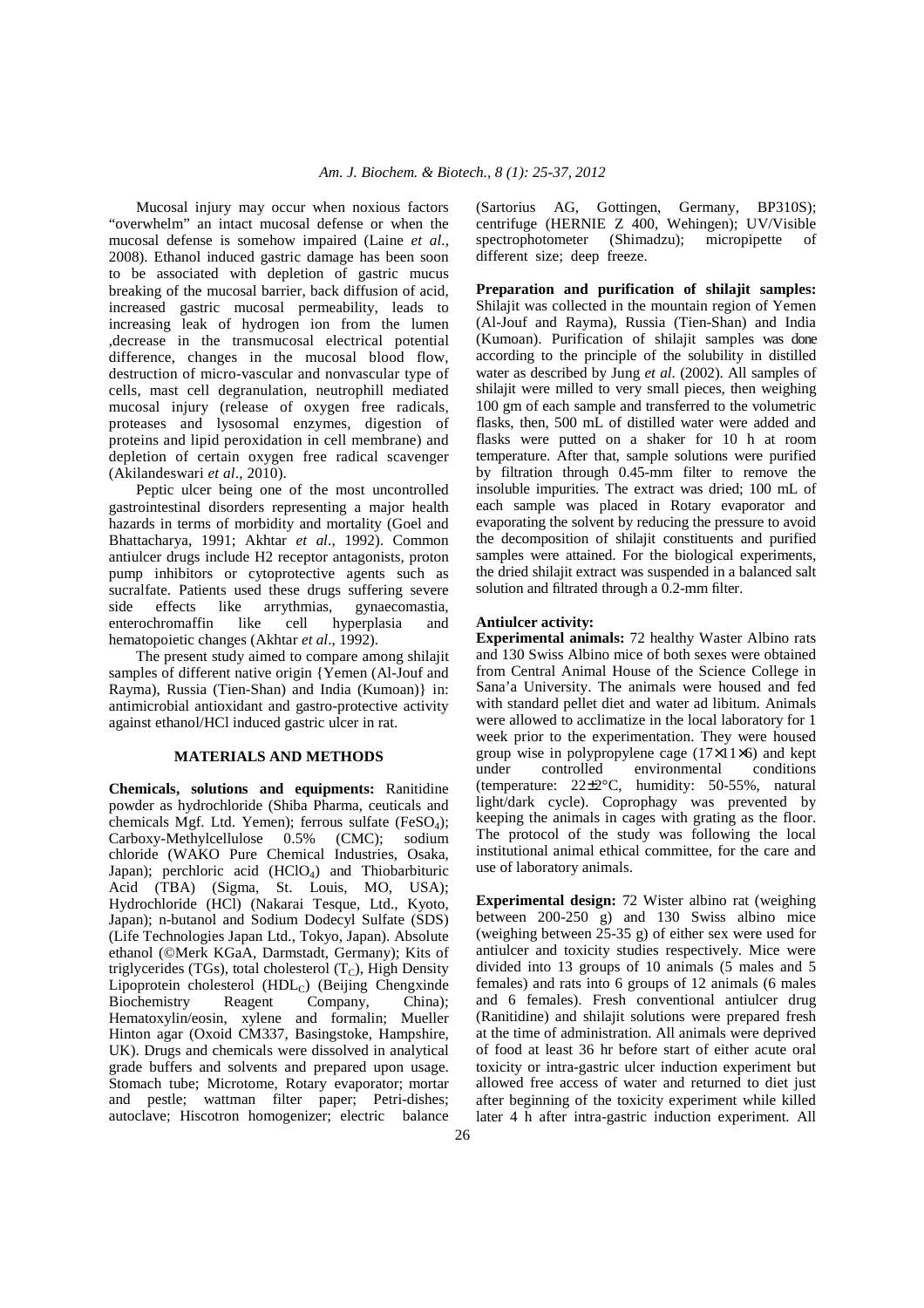experiments were performed during light phase between 9.30 AM-3.30 PM.

**Group designing for acute oral toxicity study:**  Toxicity study was undertaken on 130 adult Swiss albino mice using 300, 600 and 900 mg  $kg^{-1}$  of different 4 shilajit samples suspended in 1% Carboxy Methyl Cellulose (CMC) which administered (p.o.) daily for 10 days (13 group; 10 mice for each, saline group, 3 groups for each shilajit sample) and animals receiving saline 0.9% served as control. The signs and symptoms associated with the shilajit administration were observed at 0, 30, 60, 120, 180 and 240 min after and then once a day for the next 10 days. At the end of the period, the number of survivors were recorded and the acute toxicological effect was estimated through the method described by Pucaj *et al*. (2011) to find out the safe dose.

**Group designing for ethanol/HCL induced ulcer models:** 72 rats were divided into six groups (12 rats for each). Saline group; animals received only one dose of saline (1mL of  $0.9\%$  saline  $200g^{-1}$ ), Ranitidine group; animals received one dose of Ranitidine (100 mg kg<sup>−</sup><sup>1</sup> , suspended in 1 mL of 1% CMC) and Shilajit groups; animals received one dose of Russian, Indian, Al-Jouf, Rayma shilajit samples respectively (600 mg kg<sup>−</sup><sup>1</sup> , suspended in 1 mL of 1% CMC) per os dialy for 14 days and until 1 hour before ulcerogenic procedure. On day 14, rats were fasted (except for water and treatments) for 36 h before oro-gastric intubation (on day 15) of  $(0.1 \text{ mL } 20g^{-1})$  of a HCl/ethanol mixture, containing 150 mM HCl in 98% ethanol (Shujaa *et al*., 2009) for each rat 1 hr after respective dosing.

### **Biochemical, morphological and histological examinations of stomach:**

**Plasma lipids:** 4 hr after ulcerogenic procedure, the animals were sacrificed by spinal incapitation and blood taken on heparinized tubes to separate plasma for colorimetric estimation of TGs using the phosphate oxidase method as described by Trinder (1969), total cholesterol using the Chod-Pap method as described by Zoppi and Fellini (1976) and  $HDL<sub>C</sub>$  using the dextran-sulphate Mg (II) method as described by Wieland and Siedel (1981).

**Morphological examination of stomach:** Stomachs were removed, placed on ice-cold normal saline, opened along the greater curvature, washed with normal saline and observed for the severity of the ulcers by measuring both gastric lesion Ulcer Index (ULI) and Ulcer Score (US). Ulcers of the gastric mucosa appear as elongated bands of hemorrhagic lesions parallel to the long axis of the stomach. The mucosal layer of stomach

was observed under magnifying lens and was checked for ulcers, hemorrhagic areas perforations. The length and width of the ulcer (mm) were measured by a planimeter  $(10\times10 \text{ mm}^2)$ . The ulcerated area was measured by counting the number of small squares,  $2\times2$ mm, covering the length and width of each ulcer band. The sum of the areas of all lesions for each stomach was applied in the calculation of ULI. The ulcer index was determined as  $ULI = 10/X$  Where  $X = Total$  area of stomach mucosa / Total ulcerate area) (Rainsford, 1984).

 Evaluation of gastric mucosa for the presence of gastric ulcer using ulcer score; the severity of hemorrhagic section in the acid secreting glandular mucosa was done on a scale of 0-5 score  $[0=$  No erosion, 1 = Normal, 2 = Hyperemia or thinness,  $3=$ Superficial mucosal erosion,  $4 = \text{Deep}$  ulcer or transmascular necrosis and 5= Perfusion] as described by Piezzi *et al*. (1992).

**Histological examination of stomach:** Stomach portion of each rat was used for histological examination. Gastric tissue samples were fixed in neutral buffered formalin for 24 h. Stomach sections (three for each group) were dehydrated with graded ethanol, passed through xylene and embedded in paraffin. The three paraffin sections (of 5 µm in thickness of each pretreated group were stained with Hematoxylin/Eosin (HE) staining and the slides were viewed under a light microscope equipped for photography (Oyagi *et al*., 2010).

**Tissue lipid peroxidation and antioxidant markers:**  After morphological and histological examination of stomach, a weighed portion of the stomach was taken and used for estimation of gastric mucosal lipid peroxidation (thiobarbituric acid reactive substance; TBARs) and reduced glutathione (GSH) as described by Ohkawa *et al*. (1979) and Sedlak and Lindsay (1968) respectively (expressed as n moles/g wet tissue), Catalase activity (Link, 1988), antioxidant factor's Super Oxide Dismutase activity (SOD) (Elstner and Heupel, 1976) and total proteins (Lowry *et al*., 1951) were estimated in the gastric mucosal homogenate in ice-cold normal saline.

#### **Anti-microbial activity:**

**Microbial strains:** Tested microbial strains; *Staphylococcus aureus, Bacillus subtilis* (Gram positive), *Pseudomonas aeruginosa*, *Escherichia coli*  (Gram negative) and *Candida albicans* (Fungi) were obtained from the stock cultures of Microbiology Laboratory of Al-Kuwait Hospital, Sana'a of Yemen. A loop full of strain was inoculated in 25 mL of nutrient broth/Sabouraud dextrose broth in a conical flask and incubated at room temperature on a rotary shaker over night to activate the test microbial strains. The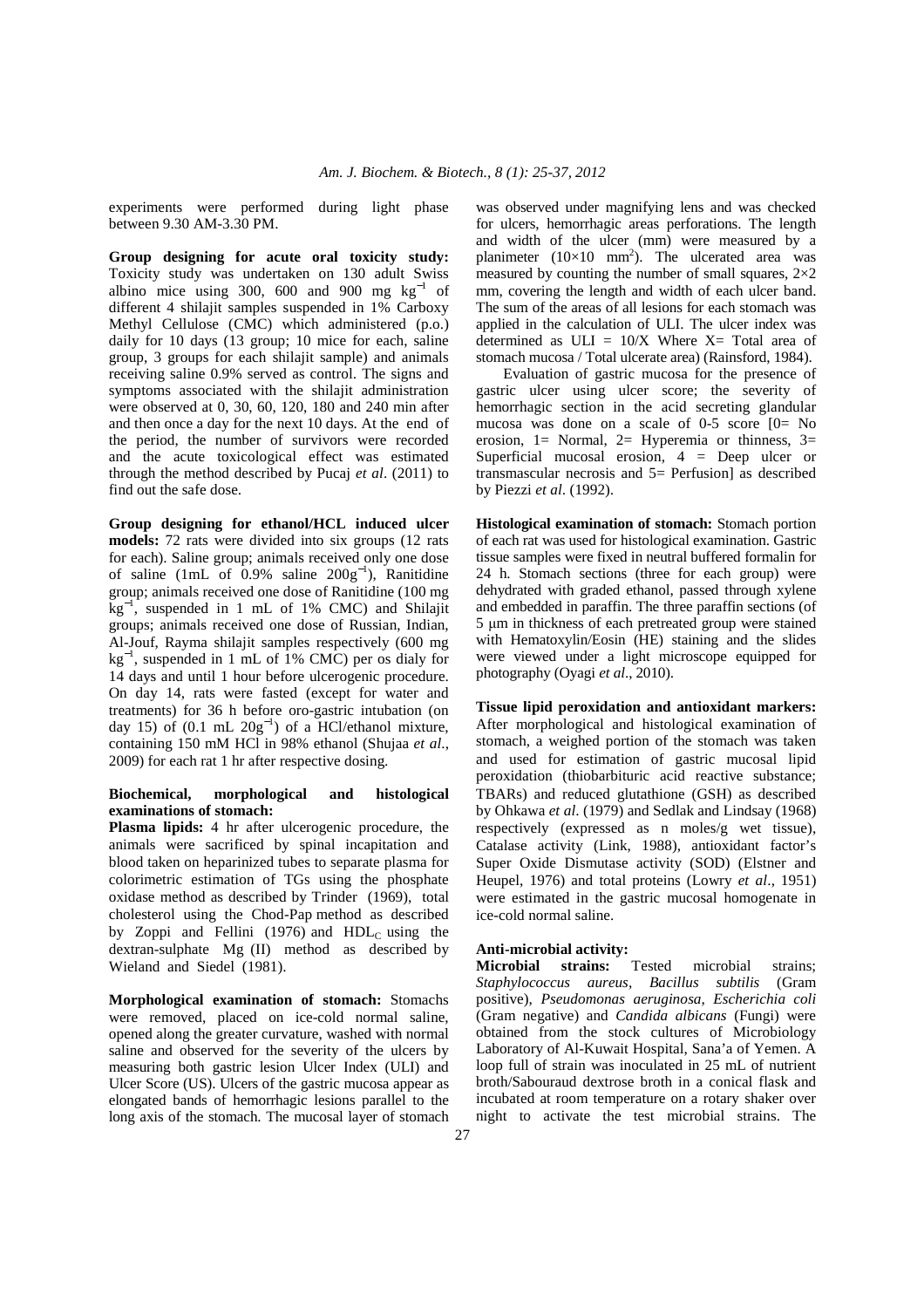inoculum's size was  $1\times10^8$  cells mL<sup>-1</sup>. Muller Hinton No. 2/ Sabouraud dextrose agar (Hi-media) was used for the antibacterial and antifungal susceptibility test, respectively. The microorganisms studied are clinically important ones causing several infections, food born diseases, spoilages, skin infection and it is essential to overcome them through some active therapeutic agents.

### **Anti-microbial assay:**

**Agar well diffusion method:** The antimicrobial activity was tested against all the microorganisms by agar well diffusion method (Kaneria *et al*., 2009). For screening, required wells of 6 mm in diameter and about 2 cm apart were punctured in the culture media using sterile cork bores. 10 mg of the shilajit was suspended in 500 µL of water so as to get a concentration of 20  $\mu$ g in 1  $\mu$ L of the suspension. 5  $\mu$ L (100 μg disc<sup>-1</sup>), 15 μL (300 μg disc<sup>-1</sup>) and 25 μL (500 µg disc<sup>-1</sup>) volume of each shilajit extract was loaded on to sterile discs to each well. Water was used as the negative control. The plates were incubated at 37/28°C for 24/48 h for bacteria and fungi, respectively. After incubation period the antimicrobial activity was evaluated by measuring diameter of inhibition zones. The experiment was performed three times to minimize the error and the mean values  $\pm$  S.E.M. are presented. Netilmicin (30 μg disc<sup>-1</sup>), amoxicillin-clavulanic acid (20-0 μg disc<sup>-1</sup>), ofloxacin (5 μg disc<sup>-1</sup>, BBL<sup>TM</sup> Sensi disc<sup>™</sup>) and antifungal miconazole nitrate (40 µg disc<sup>-1</sup>, DRG International) were used as reference standards, which as recommended by the National Committee for Clinical Laboratory Standards (NCCLS).

**Minimal Inhibitory Concentration (MIC):** The lowest concentration or dilution of the shilajit in a serial dilution sequence that results in kills 99.9% of the test organism or the absence of its observable growth is reported as the Minimal Inhibitory Concentration (MIC). MIC was determined by dilution method as follows; thirteen screw-capped test tubes  $(13 \text{ mm} \times 100$ mm) were sterilized and numbered individually. One mL of Mueller-Hinton/Sabouraud glucose broth was introduced into tubes #2 to #11. The MICs were determined from independent triplicate assays and were based on a serial 2-fold dilution starting with the initial concentration of 1000 μg mL<sup>-1</sup>. 1 mg (1000 μg) of the shilajit was suspended in 1 mL  $(1000 \mu L)$  of water so as to get a concentration of 1µg in 1 µL of the suspension. To tube #12, 2.0 mL of Mueller-Hinton/Sabouraud broth was introduced; 1 mL of the shilajit was pipetted into tube #1 and #2 and capped, it was vortexed for 5 seconds; 1.0 mL was withdrawn from the contents of tube #2 and transferred to tube #3, after capping the tube and mixing by shaking the contents, 1.0 mL from the contents of tube #3 was withdrawn and transferred

to tube #4, the tube was capped, shaken and mixed well. This process was continued until 1.0 mL was withdrawn from tube #9 and subsequently added to tube #10, capped and shaken. One mL of the diluted inoculum was introduced into tubes #1 to #11 and to tube #13. To tube #13, 1.0 mL of the antibiotic standard was added. The tubes were incubated at 35°C for 18-24 h. After incubation the tubes were examined for bacterial or fungal growth. This can be visible as turbidity in the tube or as whitish pellet at the bottom of the tube. The tube with the lowest concentration of the shilajit at which no growth or turbidity is observed was reported as the MIC against the organism (Quinto and Santos, 2005).

**Statistical analysis:** Results are expressed as the mean ± S.E.M. Statistical comparisons were made using Student's t-test for paired values using SPSS program (version 15). Value of P less than  $5\%$  (p<0.05) was considered statistically significant.

#### **RESULTS**

**Shilajit purification:** Shilajit samples showed peaks in the ultraviolet range at 371 and 270 nm.

# **Antiulcer activity:**

**Toxicity evaluation:** A two oral doses of shilajit (300 and 600 mg kg<sup>−</sup><sup>1</sup> ) did not produce any visible signs or symptoms of toxicity in the tested animals, while shilajit dose of 900 mg kg<sup>-1'</sup> slightly increase body temperature of the mice and 4 mice dead of total 40 mice for that dose of different shilajit samples. Therefore the daily dose of 600 mg  $kg^{-1}$  was assigned for our study.

# **Biochemical findings:**

**Plasma lipids:** Plasma lipids were showed a significant lower level of total plasma cholesterol in all shilajit treated groups when compared with saline pretreated group. Furthermore, Al-Jouf and Rayma shilajit pretreated group, showed highly significant drop in total plasma cholesterol level than ranitidine pretreated group. Additionally, all pretreated groups (except Russian) showed a significant increase in plasma HDLcholesterol level than saline pretreated group, while all pretreated groups (except Russian) showed a significant increase in plasma HDL-cholesterol level than ranitidine pretreated group.

 Results showed a significant decrease in plasma triglycerides level in all treated groups than saline pretreated group, while all pretreated groups (except Indian and Russian) showed significant decrease in plasma triglycerides level than ranitidine pretreated group (data shown in Table 1 and Fig. 1A, 1B and 1C).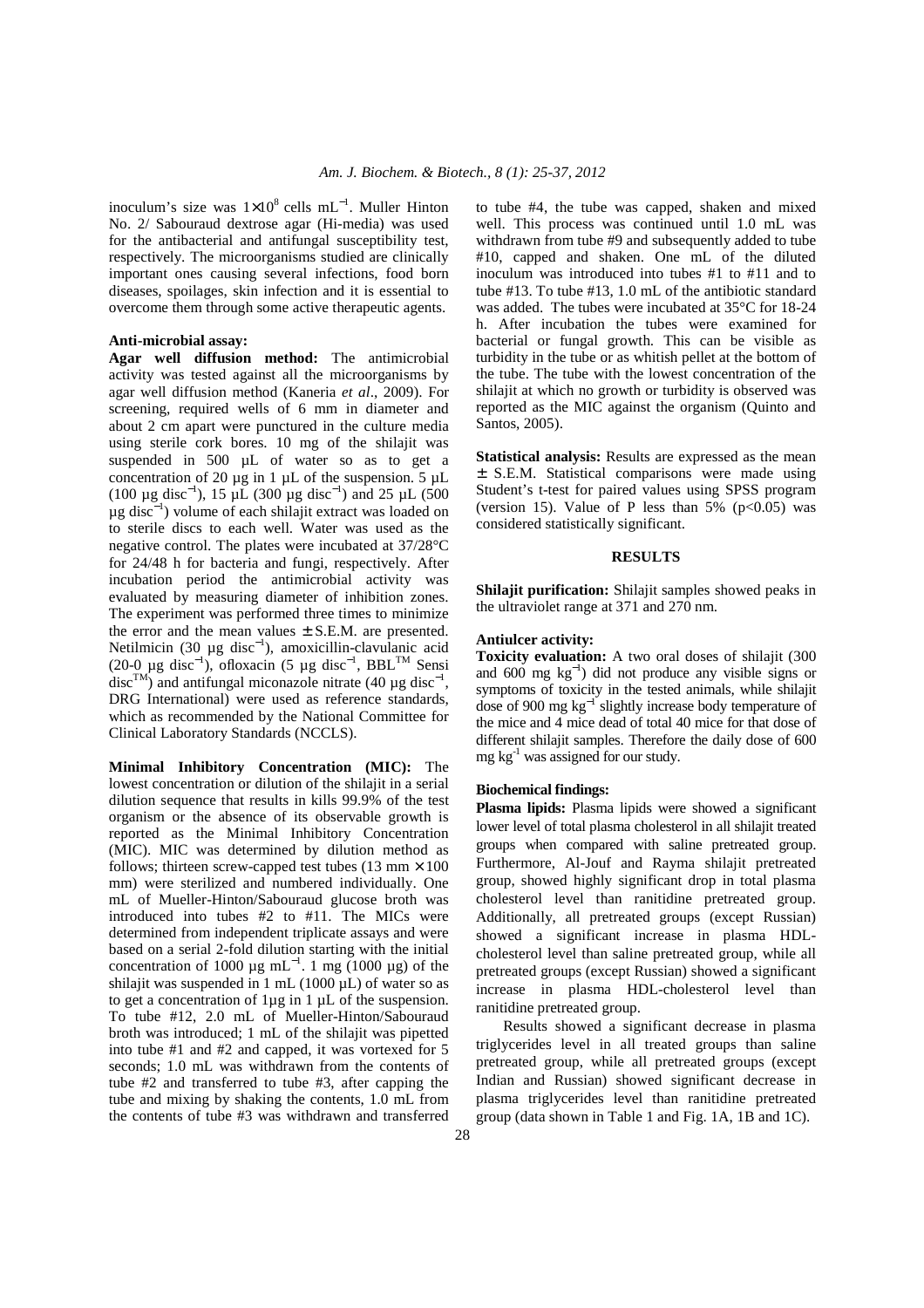

Fig. 1: Effects of shilajit samples (600 mg kg<sup>-1</sup>) and ranitidine (100 mg kg<sup>-1</sup>) pretreatment on plasma lipids (A = Tc, B = HDLc and C = TGs) in rats with ethanol/HCl-induced gastric ulcer. It showed significant decrease in both TGs and Tc, while increase in HDLc with treatment than saline treated group, especially in Al-Jouf and Indian shilajit treated groups. Tc = total cholesterol;  $HDLc = high$  density lipoprotein cholesterol; TGs = triglycerides; Sal = saline; Ran = ranitidine; Rus = Russian; Ind = Indian; AlJof = Al-Jouf; and Ray = Rayma

Table 1: Comparison of plasma lipids among different studied groups

| Treatment                                            |                        |                                |                          |
|------------------------------------------------------|------------------------|--------------------------------|--------------------------|
| (once daily dose for 14 day)                         | $Tc$ (mg/dL)           | $HDL$ (mg/dL)                  | $TGs$ (mg/dL)            |
| Saline $(1mL 200g^{-1}day^{-1})$                     | $106.83\pm3.63$        | $30.17 \pm 1.30$               | $85.75 \pm 2.70$         |
| Ranitidine (100 mg $Kg^{-1}$ day <sup>-1</sup> )     | $93.67 \pm 1.49$ *     | $34.67 \pm 1.07$ *             | $71.42 \pm 1.88$ **      |
| Russian (600 mg $\text{Kg}^{-1}$ day <sup>-1</sup> ) | $95.08\pm2.61$ *       | $32.33 \pm 1.61$               | $72.58 \pm 2.08$ **      |
| Indian (600 mg $Kg^{-1}day^{-1}$ )                   | $89.33\pm2.55$ **      | $37.50 \pm 1.35$ ***           | $70.83 \pm 2.12$ **      |
| Al-Jouf $(600 \text{ mg Kg}^{-1} \text{day}^{-1})$   | $62.83\pm2.05$ ***.*** | $40.92 \pm 1.33$ ***.          | $61.33 \pm 1.71$ ***.*** |
| Rayma (600 mg $Kg^{-1}$ day <sup>-1</sup> )          | $78.42 \pm 3.67$ ***   | $35.92 \pm 1.13$ <sup>**</sup> | $64.25 \pm 1.76$ ***.**  |

The statistical data were expressed as Mean  $\pm$  S.E.M.; number = 12 rat for each group; Tc = total cholesterol; HDL = high density lipoprotein cholesterol; TGs = triglycerides;  $\bullet$  or  $\ast = p \lt 0.05$ ;  $\bullet \bullet$  or  $\ast \ast = p \lt 0.01$ ;  $\bullet \bullet \bullet$  or  $\ast \ast \ast = p \lt 0.001$ .  $\ast =$  compare among different groups vs. saline group while  $\bullet =$  compare among different groups vs. ranitidine group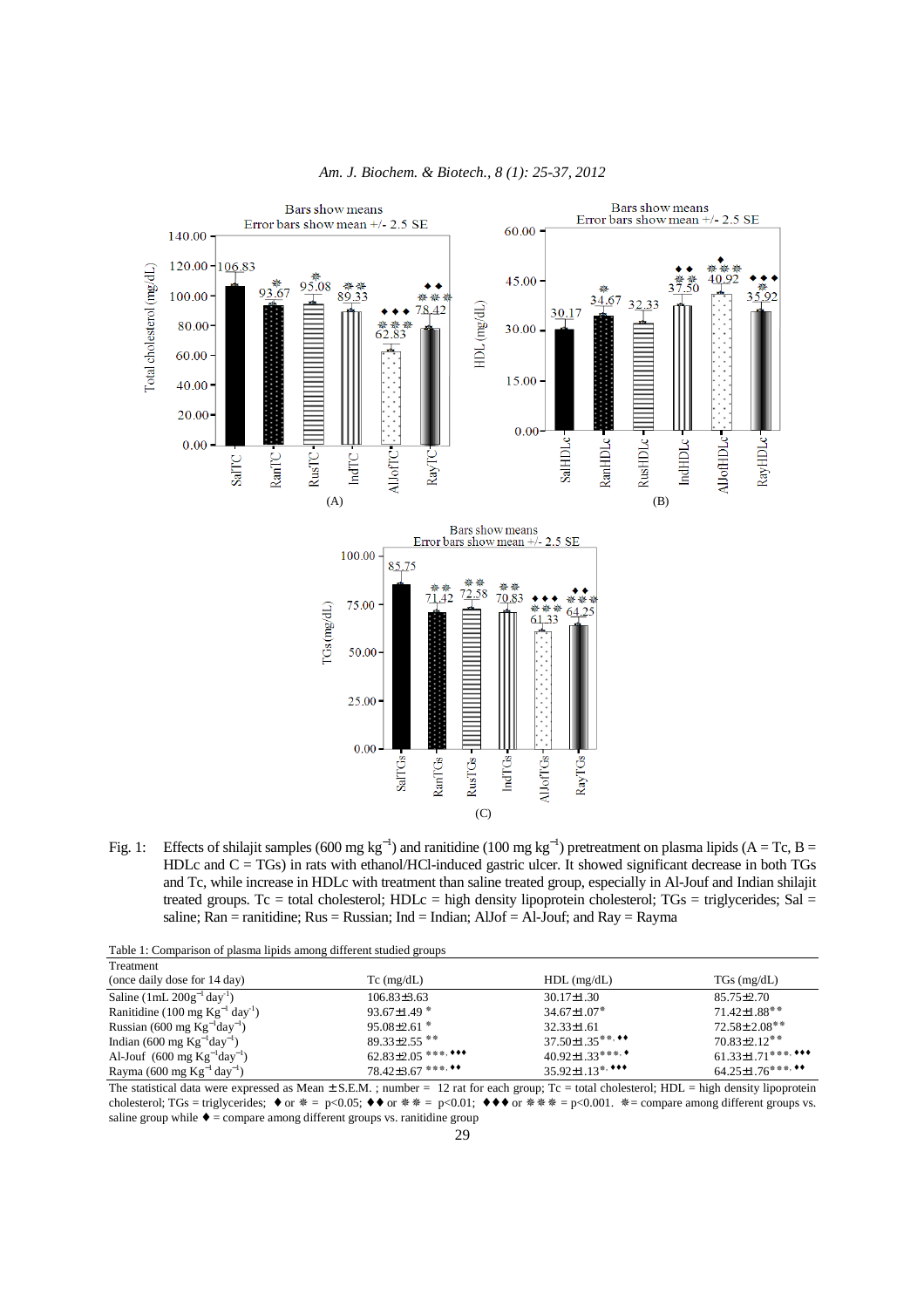| Table 2. Combarison of stomach ussue TDARS, Catalase, GOD and GSTI among unferent studied groups |                                |               |             |                         |     |  |  |  |  |  |
|--------------------------------------------------------------------------------------------------|--------------------------------|---------------|-------------|-------------------------|-----|--|--|--|--|--|
| Treatment                                                                                        | TBARs                          | `atalase      | SOD         | GSH                     |     |  |  |  |  |  |
| (once daily)                                                                                     | (n moles $100 \text{ mg}^{-1}$ | Units/mg      | (Units/mg   | $(\mu \text{mol/g of})$ | TP  |  |  |  |  |  |
| $\frac{1}{2}$ does for 14 days                                                                   | of wet ticena)                 | $of$ protain) | of protain) | $\text{that}$ ficence   | (me |  |  |  |  |  |

Table 2: Comparison of stomach tissue TBARs, Catalase, SOD and GSH among different studied groups

| (once daily)                                        | $(n$ moles $100$ mg      | (Units/mg                 | (Units/mg)             | $(\mu \text{mol/g} \text{ot})$ |                          |
|-----------------------------------------------------|--------------------------|---------------------------|------------------------|--------------------------------|--------------------------|
| dose for 14 day)                                    | of wet tissue)           | of protein)               | of protein)            | wet tissue)                    | (mg/ml)                  |
| Saline $(1mL 200g^{-1}day^{-1})$                    | $3.03 \pm 0.22$          | 34.75+0.91                | $38.33 \pm 0.85$       | $289.3 \pm 2.8$                | $15.9 + 0.6$             |
| Ranitidine (100 mg $Kg^{-1}day^{-1}$ )              | $0.54+0.10***$           | $39.5 + 1.04*$            | $44.5 + 1.04$ **       | $381.6 \pm 4.27$ ***           | $18.0 + 0.54$ **         |
| Russian (600 mg $Kg^{-1}day^{-1}$ )                 | $1.58 \pm 0.20$ **. ***  | $38.58 + 1.05$            | $39+1.19$ <sup>*</sup> | $353.25 \pm 3.9$ ***. **       | $16.6 + 0.97$            |
| Indian (600 mg $\text{Kg}^{-1}$ day <sup>-1</sup> ) | $1.03+0.15***$           |                           | $76.75 \pm 1.09$ ****  | $390.08 \pm 2.9$ ****          | $35.7 \pm 0.94$ ***      |
| Al-Jouf $(600 \text{ mg Kg}^{-1} \text{day}^{-1})$  | $0.48 + 0.06***$         | $99.83 \pm 1.19$ ***. *** | $105.6 + 2.07$ ****    | $399.25 \pm 3.1$ ****          | $50.5 \pm 1.04$ ***      |
| Rayma (600 mg $Kg^{-1}day^{-1}$ )                   | $1.65 \pm 0.13$ ***. *** | $44.58+1.02***$           | $47.67+0.97***$        | $361.8 + 3.59$ ***.**          | $26.8 \pm 1.13$ ***. *** |
|                                                     |                          |                           |                        |                                |                          |

The statistical data were expressed as Mean  $\pm$  S.E.M.; number = 12 rat for each group. TBARs = thiobarbituric acid substances; SOD = Superoxide dismutase; GSH = Reduced glutathione; TP = Total proteins.  $\bullet$  or  $\ast = p<0.05$ ;  $\bullet \bullet$  or  $\ast \ast = p<0.01$ ;  $\bullet \bullet \bullet$  or  $\ast \ast \ast = p<0.001$ .  $*$  = compare among different groups vs. saline group while  $*$  = compare among different groups vs. ranitidine group

Table 3: Comparison of both ulcer score and gastric lesion index among different studied groups in percentage of inhibition

| Treatment                                            |                      |               |                      |               |
|------------------------------------------------------|----------------------|---------------|----------------------|---------------|
| (one dose daily for 14 day)                          | Ulcer score          | Percentager   | Gastric              | Percentager   |
| $(in \, mm)$                                         | $(0-5)$              | of Inhibition | lesion index         | of Inhibition |
| Saline $(1mL 200g^{-1}day^{-1})$                     | $4.08 + 0.23$        | $---$         | $23.50 \pm 0.74$     | $---$         |
| Ranitidine (100 mg $Kg^{-1}day^{-1}$ )               | $1.33\pm0.36$ ***    | 67.43         | $2.08 \pm 0.26$ ***  | 91.15         |
| Russian (600 mg $\text{Kg}^{-1}$ day <sup>-1</sup> ) | $1.92 \pm 0.23$ **** | 53.07         | $6.42 \pm 0.92$ ***  | 72.72         |
| Indian (600 mg $\text{Kg}^{-1}$ day <sup>-1</sup> )  | $1.17\pm0.27***$     | 71.44         | $3.00 \pm 0.44$ ***  | 87.23         |
| Al-Jouf $(600 \text{ mg Kg}^{-1} \text{day}^{-1})$   | $0.42 \pm 0.15$ ***  | 89.81         | $1.83 \pm 0.24$ ***  | 92.21         |
| Rayma (600 mg $\text{Kg}^{-1} \text{day}^{-1}$ )     | $1.33\pm0.22$ ***    | 67.35         | $4.67 \pm 0.66$ **** | 80.17         |

The statistical data were expressed as Mean  $\pm$  S.E.M., number =12 rat for each group. Ulcer Score represented as follow; 0= no erosions, 1= 1-3 small erosion,  $2=$  more than 3 small erosion or one large erosion,  $3=$  one large erosion and more than 3 small erosion,  $4=3-4$  large erosion and  $5=$ any very large erosion or ulcer perfusion.  $\bullet$  or  $\ast = p \lt 0.05$ ;  $\bullet \bullet$  or  $\ast \ast = p \lt 0.01$ ;  $\bullet \bullet \bullet$  or  $\ast \ast \ast = p \lt 0.001$ .  $\ast =$  compare among different groups vs. saline group while  $\bullet =$  compare among different groups vs. ranitidine group

**Tissue lipid peroxidation and antioxidant markers:**  Table 2 showed highly significant decreases in tissue TBARs level in all pretreated groups than saline pretreated group, while a significant increase in tissue TBARs level in all pretreated groups except Al-Jouf shilajit pretreated group when compared to ranitidine treated group as shown Fig. (2A).

 In contrast, significant increase in tissue catalase activity in all pretreated groups than saline treated group. Moreover, a significant increase in tissue catalase activity in all treated groups when compared with ranitidine pretreated group especially in both Indian and Al-Jouf shilajit pretreated groups as shown Fig. (2B). Furthermore, stomach tissue SOD activity, GSH and total proteins showed significant increase its activity or levels in all pretreated groups than saline pretreated group. Moreover, a significant increase in its activity or levels in all treated groups when compared with ranitidine pretreated group except in Russian shilajit pretreated group as shown Fig. (2C, 2D and 2E) respectively.

**Morphological findings of stomach:** In the present study oral administration of ethanol/HCl produced severe ulceration. All shilajit and ranitidine treated groups were inhibit both ulcer score and gastric lesion index in various percentages when compared to saline pretreated group. In particular, Al-Jouf shilajit pretreated group showed a greater inhibition of both ulcer score and gastric lesion index than ranitidine pretreated group as shown in Table 3 and Fig. 3A and 3B respectively.

**Histological findings of stomach:** Histological results showed a mucosal lesion, severe disruption to the surface epithelium, deep hemorrhagic erosions and edema of the sub-mucosa layer with leucocyte infiltration in both Saline and Russian shilajit pretreated groups respectively. In addition, Rayma shilajit pretreated groups showed severe disruption to the surface epithelium, hemorrhage and degenerative changes. Moreover, Ranitidine pretreated group showed mild disruption to the surface epithelium mucosa, immune response, with no edema and no leucocytes infiltration of the sub-mucosal layer. A disruption and superficial hemorrhagic erosions to the surface epithelium with no edema, no immune response and no leucocytes infiltration of the normally intact submucosal layer in Indian shilajit sample pretreated group, while, normal intact gastric layer with no disruption to the surface epithelium, no edema, no immune response and no leucocytes infiltration of the sub-mucosal layer observed in Al-Jouf shilajit pretreated group as shown in Fig. 4A-4F.

### **Anti-microbial activity:**

**Inhibition zone:** Rayma sample of shilajit at highest concentration 500  $\mu$ g disc<sup>-1</sup> only showed strong antibacterial activity against *Pseudomonas aeruginosa* and a very strong antibacterial effect against *Staphylococcus aureus* at concentrations of 500, 300, 100  $\mu$ g disc<sup>-1</sup> which gave an inhibition zones of 22 mm, 20 mm, 18 mm diameters, respectively. In addition, Rayma sample showed strong anti-bacterial effect against *Bacillus subtillis* at concentrations of 500, 300, 100 μg disc<sup>-1</sup> having gave inhibition zones of 22 mm, 20 mm, 17 mm diameters. The respectively.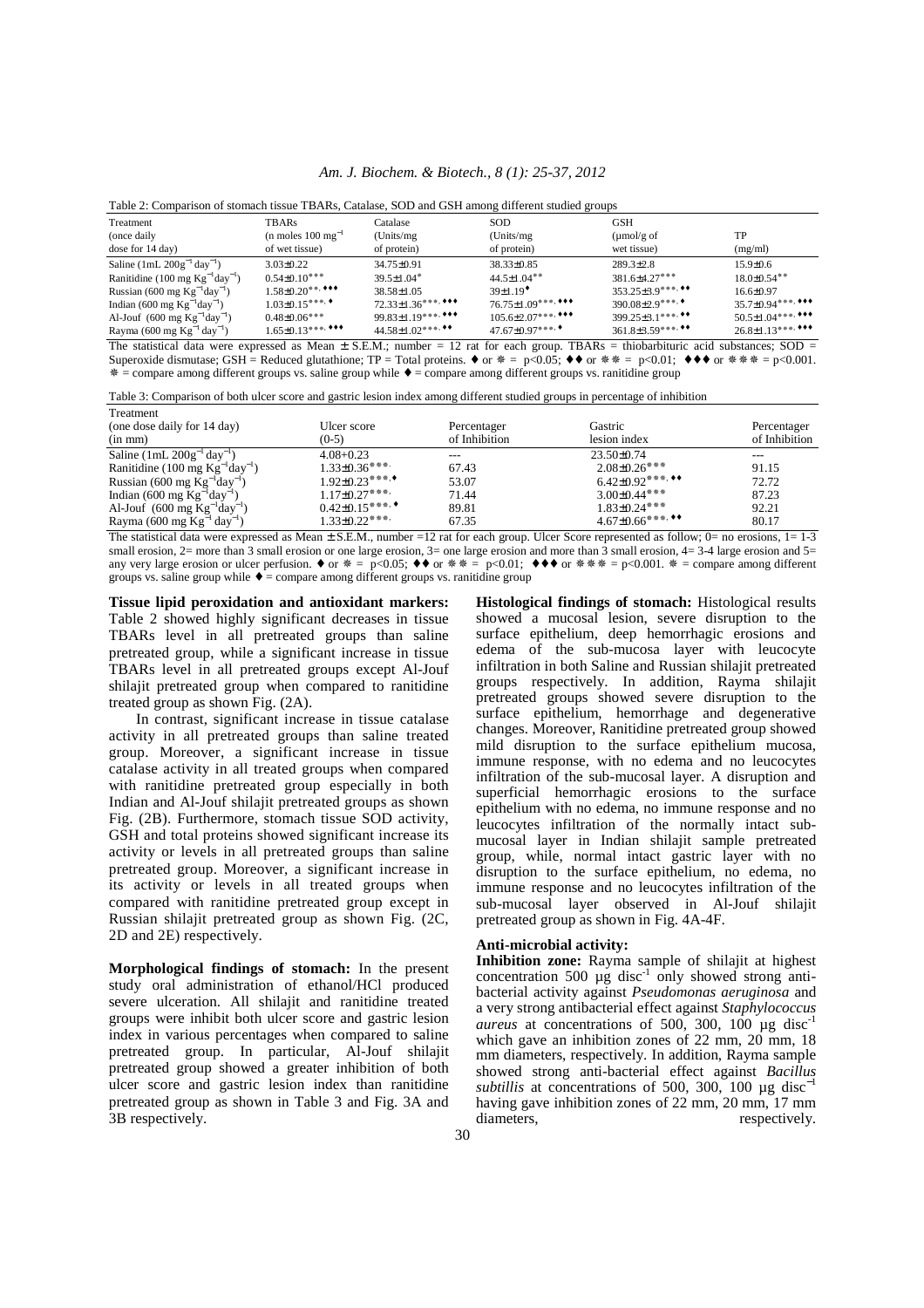

Fig. 2: Effects of shilajit samples (600 mg kg<sup>-1</sup>) and ranitidine (100 mg kg<sup>-1</sup>) pretreatment on stomach tissue oxidant and anti-oxidant activities ( $A = TBARs$ ,  $B =$  Catalase,  $C =$  SOD,  $D =$  GSH and  $E =$  total proteins) in rats with ethanol/HCl-induced gastric ulcer. It showed significant decrease in TBARs while increase in catalase, SOD, GSH and total proteins with studied treatments than saline treated group, especially in Al-Jouf and Indian shilajit treated groups. TBARs = thiobarbituric acid reactive substance; SOD = super oxide dismutase; GSH = reduced glutathione; Sal = saline; Ran = ranitidine; Rus = Russian; Ind = Indian; AlJof = Al-Jouf; and  $Ray = Rayma$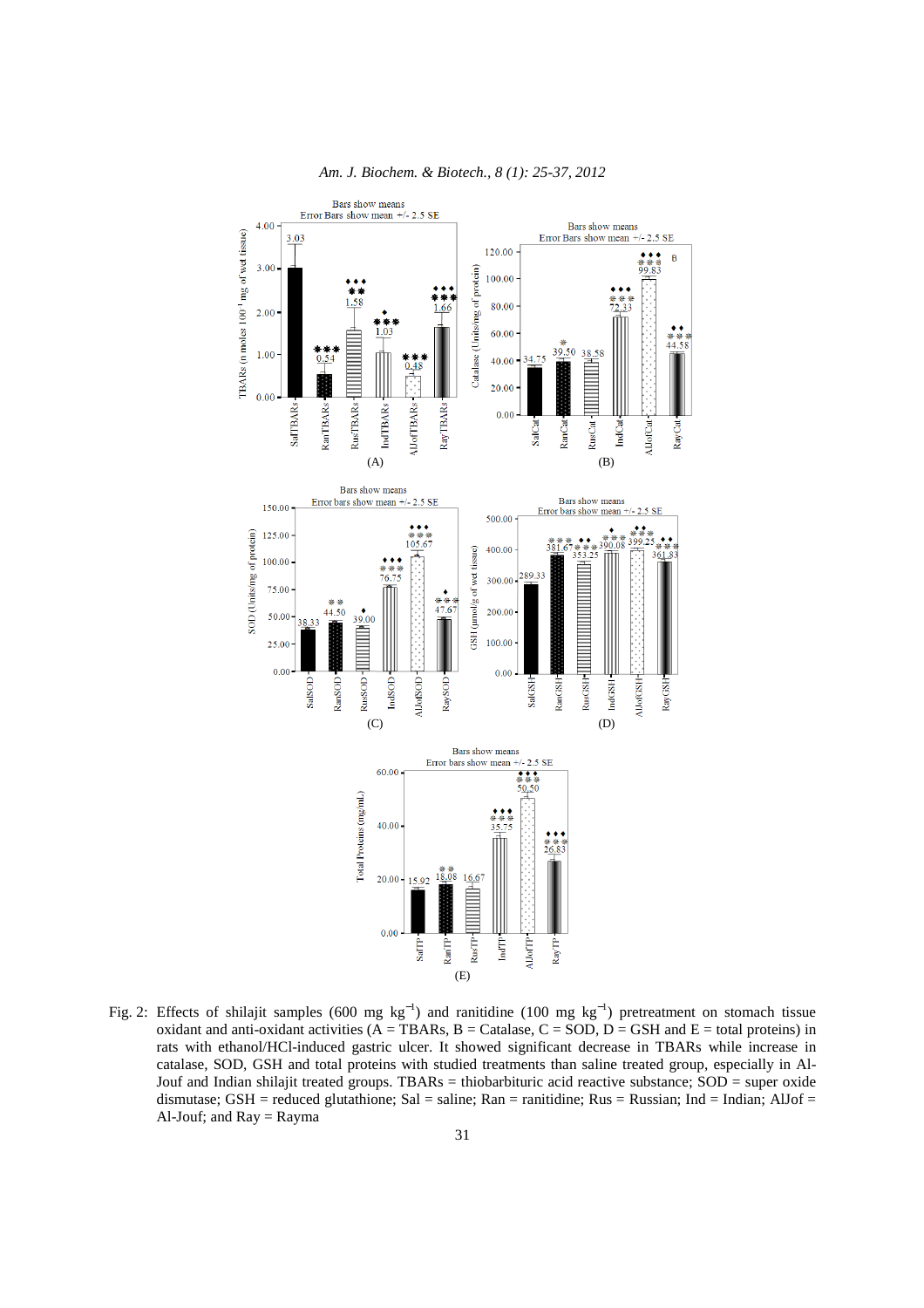

Fig. 3: Effects of shilajit samples (600 mg kg<sup>-1</sup>) and ranitidine (100 mg kg<sup>-1</sup>) pretreatment on both gastric ulcer score (A) and lesion index (B) in rats with ethanol/HCl-induced gastric ulcer. It showed significant decrease in both ulcer score and lesion index with studied treatments than saline treated group, especially in Al-Jouf shilajit treated groups





Fig. 4: Histological section of gastric mucosa in a rat pre-treated; (A) with saline (1 mL 200g<sup>-1</sup>): there is mucosal lesion, severe disruption to the surface epithelium, deep hemorrhagic erosions and edema of the sub-mucosa layer with leucocyte infiltration, (B) with Russian shilajit (600 mg kg<sup>-T</sup>): there is severe disruption to the surface epithelium, deep hemorrhagic erosions and edema of the sub-mucosa layer with leucocyte infiltration, (C) with Rayma shilajit (600 mg kg<sup>−</sup><sup>1</sup> ): there is severe disruption to the surface epithelium, hemorrhage, degenerative changes, (D) with Ranitidine (100 mg kg<sup>-1</sup>): there is mild disruption to the surface epithelium mucosa, immune response, with no edema and no leucocytes infiltration of the sub-mucosal layer,  $(E)$  with Indian shilajit (600 mg kg<sup>-1</sup>): there is a disruption and superficial hemorrhagic erosions to the surface epithelium, no edema, no immune response and no leucocytes infiltration of the normally intact sub-mucosal layer and (F) with Al-Jouf shilajit (600 mg kg<sup>−</sup><sup>1</sup> ): there is a normal gastric layer with no disruption to the surface epithelium, no edema, no immune response and no leucocytes infiltration of the sub-mucosal layer (H and E stain)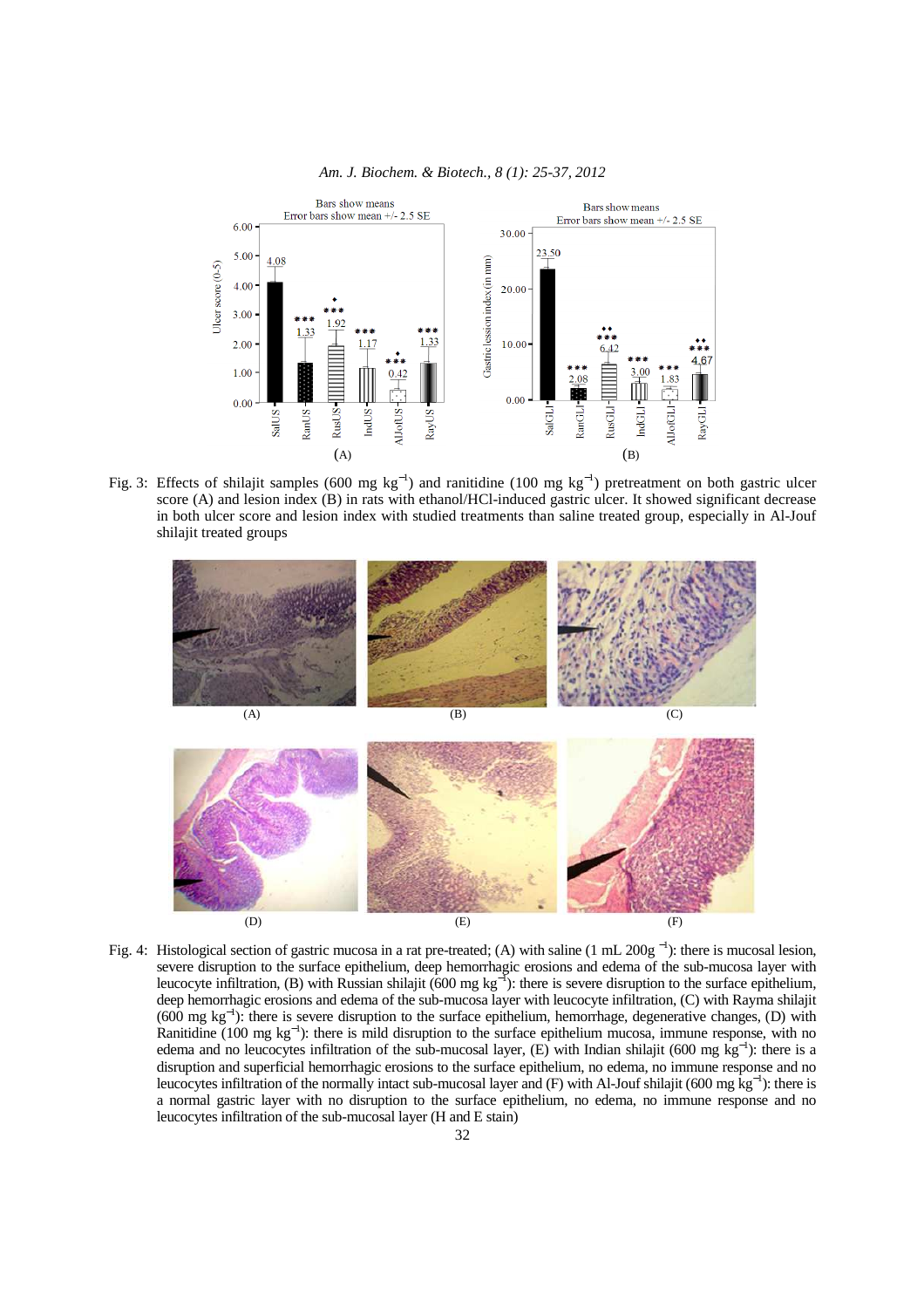*Am. J. Biochem. & Biotech., 8 (1): 25-37, 2012* 

Table 4: Antimicrobial activity of different studied shilajit samples and miconazole nitrate, amoxicillin-clavulanic acid, ofloxacin, netilmicin standards (in mm of inhibition zone)

|                           |                          |                          | Shilajit sample          |                          |                          |                          |           |                                             |                          |                          |                          | Standards                |                                       |                                |                                      |                            |
|---------------------------|--------------------------|--------------------------|--------------------------|--------------------------|--------------------------|--------------------------|-----------|---------------------------------------------|--------------------------|--------------------------|--------------------------|--------------------------|---------------------------------------|--------------------------------|--------------------------------------|----------------------------|
|                           |                          | Russian (Tien-Shan)      |                          | Indian (Kumoan)          |                          | Yemen (Al-Jouf)          |           |                                             | Yemen (Rayma)            |                          |                          |                          |                                       |                                |                                      |                            |
| Micro-organism            | 500<br>μg<br>$disc^{-1}$ | 300<br>μg<br>$disc^{-1}$ | 100<br>μg<br>$disc^{-1}$ | 500<br>μg<br>$disc^{-1}$ | 300<br>μg<br>$disc^{-1}$ | 100<br>μg<br>$disc^{-1}$ | 500<br>μg | 300<br>μg<br>$disc^{-1}$ disc <sup>-1</sup> | 100<br>μg<br>$disc^{-1}$ | 500<br>μg<br>$disc^{-1}$ | 300<br>μg<br>$disc^{-1}$ | 100<br>μg<br>$disc^{-1}$ | $ACA 20-$<br>$10\mu$ g<br>$disc^{-1}$ | $\Omega$<br>5µg<br>$disc^{-1}$ | MN<br>$40\mu g$<br>disc <sup>-</sup> | N<br>$30\mu g$<br>$disc-1$ |
| Pseudomonas<br>aeruginosa |                          |                          |                          |                          |                          |                          |           |                                             |                          | 22                       |                          |                          |                                       |                                |                                      | Q                          |
| Staphylococcus<br>aureus  | 17                       | 16                       | 15                       |                          |                          |                          |           |                                             |                          | 22                       | 20                       | 18                       | 16                                    | 14                             | $\overline{\phantom{a}}$             | 25                         |
| Bacillus subtilis         |                          |                          |                          |                          |                          |                          | 22        | 20                                          | 19                       | 22                       | 20                       | 17                       | 15                                    | 15                             | $\overline{\phantom{a}}$             | 24                         |
| Escherichia coli          | 22                       | 19                       | 15                       | $\overline{\phantom{a}}$ |                          |                          |           |                                             | $\overline{\phantom{a}}$ | 27                       | 25                       | 23                       | 17                                    | 22                             | $\overline{\phantom{a}}$             | 26                         |
| Candida albican           | 25                       | 20                       | 17                       | $\overline{\phantom{a}}$ | $\overline{\phantom{a}}$ | ۰                        |           |                                             | $\overline{\phantom{a}}$ | 24                       | 18                       | 16                       |                                       |                                | 22                                   | ۰                          |

MN: miconazole nitrate; ACA: amoxicillin-clavulanic acid; O: ofloxacin; N: netilmicin; (-): not detected activity at this amount of shilajit or standards.

Furthermore, Rayma sample of shilajit showed very strong anti-bacterial effect against *Escherichia coli* at concentrations of 500, 300, 100  $\mu$ g disc<sup>-1</sup> gave inhibition zones of 27 mm, 25 mm and 23 mm diameters respectively. Finally, Rayma sample of shilajit was found to be significant antifungal effect against *Candida albicans* at concentrations of 500, 300, 100 µg disc<sup>−</sup><sup>1</sup> and gave inhibition zones of 24 mm, 18 mm, 16 mm diameter, respectively as shown in Table 4.

 Russian shilajit sample had a moderate antibacterial effect against *Staphylococcus aureus* at concentrations of 500, 300, 100  $\mu$ g disc<sup>-1</sup> giving inhibition zones of 17, 16 and 15 mm, respectively. In addition, Russian shilajit sample, showed strong antibacterial effect against *Escherichia coli* at concentrations of 500, 300, 100  $\mu$ g disc<sup>-1</sup> giving inhibition zones 22, 19, 15 mm diameters respectively. Moreover, it had very strong anti-fungal effect against *Candida albican* at concentrations of 500, 300, 100 µg disc<sup>-1</sup> giving inhibition zones of 25 mm, 20 mm and 12 mm diameters respectively Table 4. Al-Jouf shilajit sample showed a strong anti-bacterial effect against *Bacillus subtillis* only at concentrations of 500, 300, 100 µg disc<sup>−</sup><sup>1</sup> giving inhibition zones of 22, 20 and 18 mm diameters respectively, while Indian shilajit samples were inert against all tested bacteria and fungi as recorded in Table 4.

**Minimal Inhibitory Concentration (MIC):**  Inferences from the above assay in Table 5A show that MIC of Russian shilajit for Staphylococcus Aureus is  $125\mu g$  mL<sup>-1</sup>, Bacillus Subtilis is  $1000\mu g$ mL-1 and for both Escherichia Coli and Candida Albican is 62.5  $\mu$ g mL<sup>-1</sup>, while no MIC for both Pseudomonas Aeruginosa within diluted conc. Table 5B showed MIC of Indian shilajit for Bacillus Subtilis, Escherichia Coli and Candida Albican is 1000 μg  $mL^{-1}$ , while no MIC for both Pseudomonas Aeruginosa and Staphylococcus Aureus within diluted conc.

| Table 5A: MIC results of Russian shilajit sample for Pseudomonas |  |  |  |
|------------------------------------------------------------------|--|--|--|
| Aeruginosa, Staphylococcus Aureus, Bacillus Subtilis,            |  |  |  |
| Escherichia Coli and Candida Albican                             |  |  |  |

| тэмненента сэлт анм санмиа жилсан |        |                                                                                        |  |     |        |           |                            |        |        |        |  |
|-----------------------------------|--------|----------------------------------------------------------------------------------------|--|-----|--------|-----------|----------------------------|--------|--------|--------|--|
|                                   |        | Russian (Tien-Shan) shilajit Concentration ( $\mu$ g mL <sup>-1</sup> ) Dilution level |  |     |        |           |                            |        |        |        |  |
| Micro-organism                    | 1000   | 500                                                                                    |  |     |        |           | 250 125 62.5 31.3 15.6 7.8 |        | 3.9    | 1.95   |  |
| Pseudomonas<br>aeruginosa         | $^{+}$ | $^{+}$                                                                                 |  | $+$ | $+$    | $^{+}$    | $^{+}$                     | $+$    | $^{+}$ | $^{+}$ |  |
| Staphylococcus<br>aureus          | ٠      |                                                                                        |  |     |        | $+$       |                            |        |        |        |  |
| Bacillus subtilis                 |        |                                                                                        |  |     | $^{+}$ |           |                            | $^{+}$ |        |        |  |
| Escherichia coli                  | ٠      |                                                                                        |  |     |        | $\ddot{}$ | $\overline{+}$             | $^{+}$ | $^{+}$ | $+$    |  |
| Candida albican                   | ۰      |                                                                                        |  |     |        |           |                            |        |        |        |  |

MIC; Minimal Inhibitory Concentration, (-); no detected turbidity or growth, (+); detected turbidity or growth

Table 5B: MIC results of Indian shilajit sample for Pseudomonas Aeruginosa, Staphylococcus Aureus, Bacillus Subtilis,

| Escherichia Coli and Candida Albican |     |                                                                                    |  |  |     |     |                            |       |        |      |  |  |
|--------------------------------------|-----|------------------------------------------------------------------------------------|--|--|-----|-----|----------------------------|-------|--------|------|--|--|
|                                      |     | Indian (Kumoan) shilajit concentration ( $\mu$ g mL <sup>-1</sup> ) dilution level |  |  |     |     |                            |       |        |      |  |  |
| Micro-organism 1000                  |     | 500                                                                                |  |  |     |     | 250 125 62.5 31.3 15.6 7.8 |       | 3.9    | 1.95 |  |  |
| Pseudomonas<br>aeruginosa            | $+$ | $\ddot{}$                                                                          |  |  |     |     | $+$                        | $\pm$ | $\pm$  |      |  |  |
| Staphylococcus +<br>aureus           |     | $+$                                                                                |  |  |     | $+$ | $+$                        |       |        |      |  |  |
| Bacillus subtilis                    |     |                                                                                    |  |  |     |     |                            |       |        |      |  |  |
| Escherichia coli                     |     | $\overline{+}$                                                                     |  |  | $+$ | $+$ | $+$                        |       | $^{+}$ |      |  |  |
| Candida albican                      |     |                                                                                    |  |  |     |     |                            |       |        |      |  |  |

MIC; Minimal Inhibitory Concentration, (-); no detected turbidity or growth, (+); detected turbidity or growth

Table 5C: MIC results of Al-Jouf shilajit sample for Pseudomonas Aeruginosa, Staphylococcus Aureus, Bacillus Subtilis, Escherichia Coli and Candida Albican

|                                   | Al-Jouf (Kumoan) shilajit concentration ( $\mu$ g mL <sup>-1</sup> ) dilution level |        |     |     |               |           |                |     |        |      |  |  |
|-----------------------------------|-------------------------------------------------------------------------------------|--------|-----|-----|---------------|-----------|----------------|-----|--------|------|--|--|
| Micro-organism                    | 1000                                                                                | 500    | 250 |     | 125 62.5 31.3 |           | -15.6          | 7.8 | 3.9    | 1.95 |  |  |
| Pseudomonas                       |                                                                                     |        |     |     |               | $\ddot{}$ |                |     | $^{+}$ | $^+$ |  |  |
| aeruginosa                        |                                                                                     |        |     |     |               |           |                |     |        |      |  |  |
| Staphylococcus<br>aureus          | $+$                                                                                 | $^{+}$ |     | $+$ | $^{+}$        | $\pm$     |                |     |        |      |  |  |
| <b>Bacillus</b> subtilis          |                                                                                     |        |     |     |               |           |                |     |        |      |  |  |
| Escherichia coli                  |                                                                                     |        |     |     |               | $\ddot{}$ | $\overline{+}$ |     |        |      |  |  |
| Candida albican<br>- -- - - - - - | - - - - -                                                                           |        |     |     |               |           |                |     | - - -- |      |  |  |

MIC; Minimal Inhibitory Concentration, (-); no detected turbidity or growth, (+); detected turbidity or growth

Inferences from the below assay Table 5C: MIC of Al-Jouf shilajit for Pseudomonas Aeruginosa is 1000 µg m $L^{-1}$ , Bacillus Subtilis is 62.5 µg mL<sup>-1</sup> and for both Escherichia Coli and Candida Albican is 1000  $\mu$ g mL<sup>-1</sup>, while no MIC for Staphylococcus Aureus within diluted conc.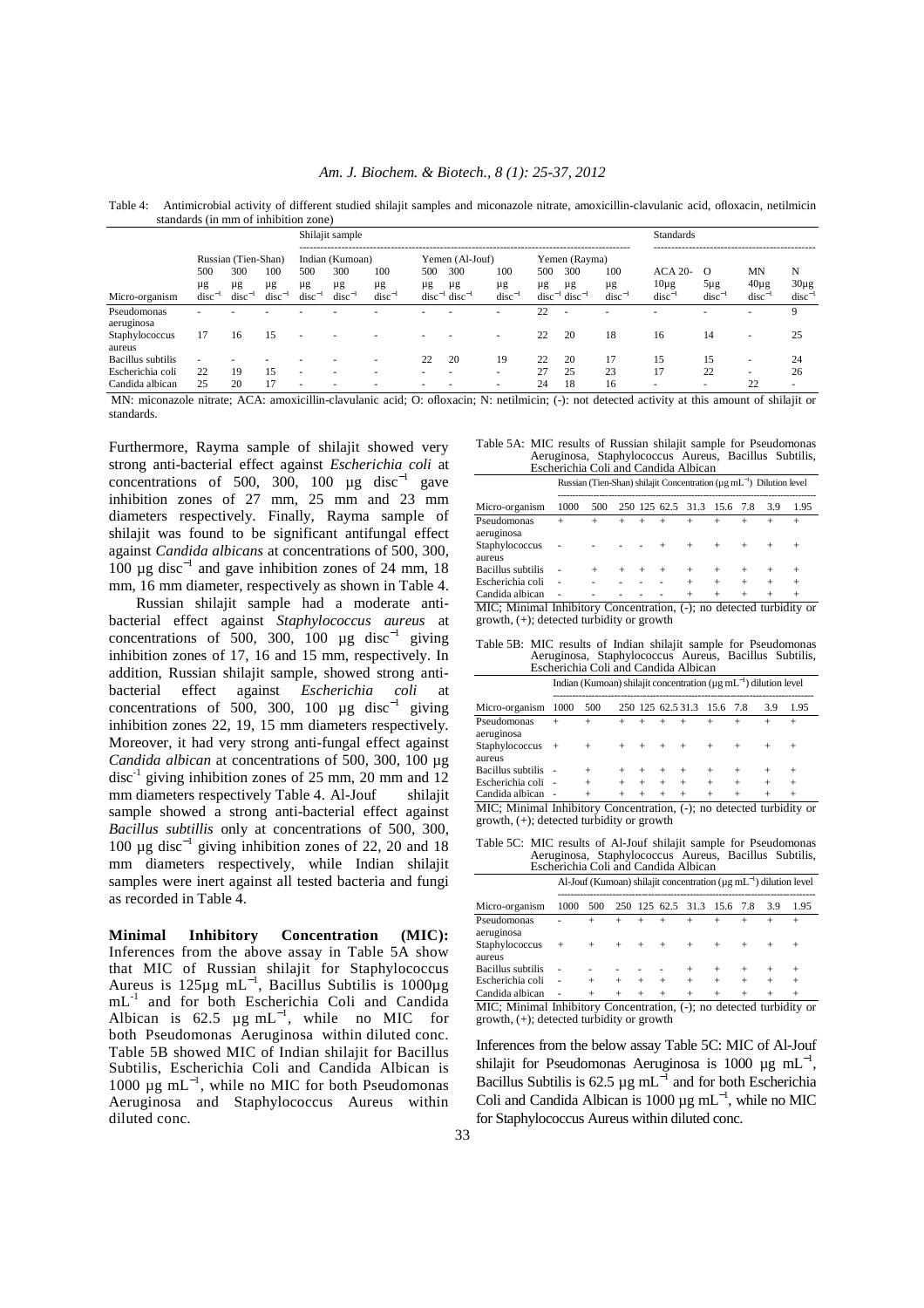Table 5D: MIC results of Rayma shilajit sample for Pseudomonas Aeruginosa, Staphylococcus Aureus, Bacillus Subtilis,

|                                                                      | Escherichia Coli and Candida Albican |                                                                             |        |     |     |                        |     |        |     |      |  |  |
|----------------------------------------------------------------------|--------------------------------------|-----------------------------------------------------------------------------|--------|-----|-----|------------------------|-----|--------|-----|------|--|--|
|                                                                      |                                      | Rayma (Kumoan) shilajit Concentration (ug mL <sup>-1</sup> ) Dilution level |        |     |     |                        |     |        |     |      |  |  |
| Micro-organism                                                       | 1000 500                             |                                                                             | 250    |     |     | 125 62.5 31.3 15.6 7.8 |     |        | 3.9 | 1.95 |  |  |
| Pseudomonas<br>aeruginosa                                            |                                      |                                                                             | $^{+}$ | $+$ | $+$ | $+$                    | $+$ | $^{+}$ |     | $+$  |  |  |
| Staphylococcus<br>aureus                                             |                                      |                                                                             |        |     |     |                        |     | $+$    |     |      |  |  |
| Bacillus subtilis                                                    |                                      |                                                                             |        |     |     |                        |     |        |     |      |  |  |
| Escherichia coli                                                     |                                      |                                                                             |        |     |     |                        |     |        |     |      |  |  |
| Candida albican                                                      |                                      |                                                                             |        |     |     |                        |     |        |     |      |  |  |
| MIC; Minimal Inhibitory Concentration, (-); no detected turbidity or |                                      |                                                                             |        |     |     |                        |     |        |     |      |  |  |

growth, (+); detected turbidity or growth

Table 5D showed MIC of Rayma shilajit for Pseudomonas Aeruginosa is 500  $\mu$ g mL<sup>-1</sup>, Staphylococcus Aureus is  $62.5\mu\text{g} \text{ mL}^{-1}$ , Bacillus Subtilis is  $125\mu g$  mL<sup>-1</sup> and for both Escherichia Coli and Candida Albican is  $62.5\mu g$  mL<sup>-1</sup>.

### **DISCUSSION**

 Shilajit is generally considered safe in moderate doses and is readily available in the United States both as a stand-alone product and in the traditional formula. It has also compounded in many patent medicines from India (Frawley and Lad, 2004). It is useful in cases of gastrointestinal tract (Nuraliev and Denisenko, 1997), digestive disorders, wound healing and stomach ulcer (Goel *et al*., 1990).

**Toxicity study:** Only shilajit doses of 900 mg kg<sup>-1</sup> slightly increase body temperature of the mice and 4 mice dead of total 40 mice for that dose of different shilajit samples and no acute toxicity or macroscopic changes in daily body or organ weights were observed using shilajit at dose  $600 \text{ mg kg}^{-1}$ . The current results in agreement with Talbert (2004) whom reported that shilajit may be utilized safely in clinical practice because shilajit is reported to be quite safe up to a dose of 3g  $kg^{-1}$  (p.o) and 1g  $kg^{-1}$  (intraperitoneal injection) in mice (24 h mortality).

**Antiulcer activity:** The gastric mucosa is constantly exposed to potentially noxious stimuli of endogenous (acid, pepsin, bile) and exogenous (alcohol, drugs) origin. It is commonly believed that the tolerance of the gastric mucosa to damage, originates from continuously operating defensive mechanisms, which include mucosal blood flow, mucus and bicarbonate secretion and gastric mucosal potential difference. It is generally accepted that it results from an imbalance between aggressive factors (such as acid, pepsin) and the maintenance of the mucosal integrity through the endogenous defense mechanism (Piper and Stiel, 1986). Generally, shilajit has an expected broad biochemical

and pharmacological activities due to its contents of fulvic acid and other antioxidant materials. Fulvic Acids (FA) has been taken orally as a therapy for gastritis, stomach ulcers and colitis (Schepetkin *et al*., 2002; Agarwal *et al*., 2007).

#### **Biochemical activity:**

**Plasma lipids:** Above mentioned results, found that; all shilajit pretreated groups showed various effects on plasma lipids in comparison with saline pretreated group. Al-Jouf shilajit pretreated group particularly showed distinct changes in plasma lipogram than those with Ranitidine pretreated group. This biochemical effect may attribute in general to presence of the bioactive dibenzo-alpha-pyrones along with humic and fulvic acids which acted as carrier molecules for the active ingredients and act as antioxidant (Ghosal, 1990), so decrease free radicals and augments protein synthesis, SOD, catalase, GSH roles to maintains normal levels of both LDLc and HDLc and subsequently normal total cholesterol and protects enzymes like plasma lipoprotein lipase to improve TGs levels.

**Tissue lipid peroxidation and antioxidant markers:**  Several studies have shown alterations in the antioxidant status following ulceration, implying that free radicals may be associated with ethanol induced gastric mucosal damage in rats (Repetto and Llesuy, 2002). So, drugs with multiple mechanisms of protective action, including antioxidant properties, may be beneficial in minimizing tissue injury in human disease (Halliwell, 1991).

 Results of the present study showed highly significant increase of SOD, catalase activities and GSH level while decrease of TBARs in all shilajit pretreated groups than saline pretreated group especially in Al-Jouf and Indian shilajit pretreated groups than either of Ranitidine or other pretreated groups. Hence, an increase of TBARs level and consuming each of SOD, catalase, GSH within gastric mucosal cells of saline pretreated groups become clear and in agreement with results of Maity *et al*. (2003). Regeneration of these gastric mucosal antioxidant parameters in all shilajit pretreated groups (in spite of varying percentage) might be explained by presence of fulvic acid, dibenzo-a-pyrones and tannic acid as a major antiradical constituent of shilajit water extract and fulvic acid significantly increases SOD, catalase and glutathione peroxidase levels and activity (Ghosal *et al*., 1993; Bhattacharya *et al*., 1997; Kaul and Khanduja, 1998; Schepetkin *et al*., 2002). Moreover, the presence of several triterpenes and phenolic compounds (Talbert, 2004; Tiwari *et al*., 2001) led us to investigate the effect of shilajit on lipid peroxidation, because in ulcer, free radicals are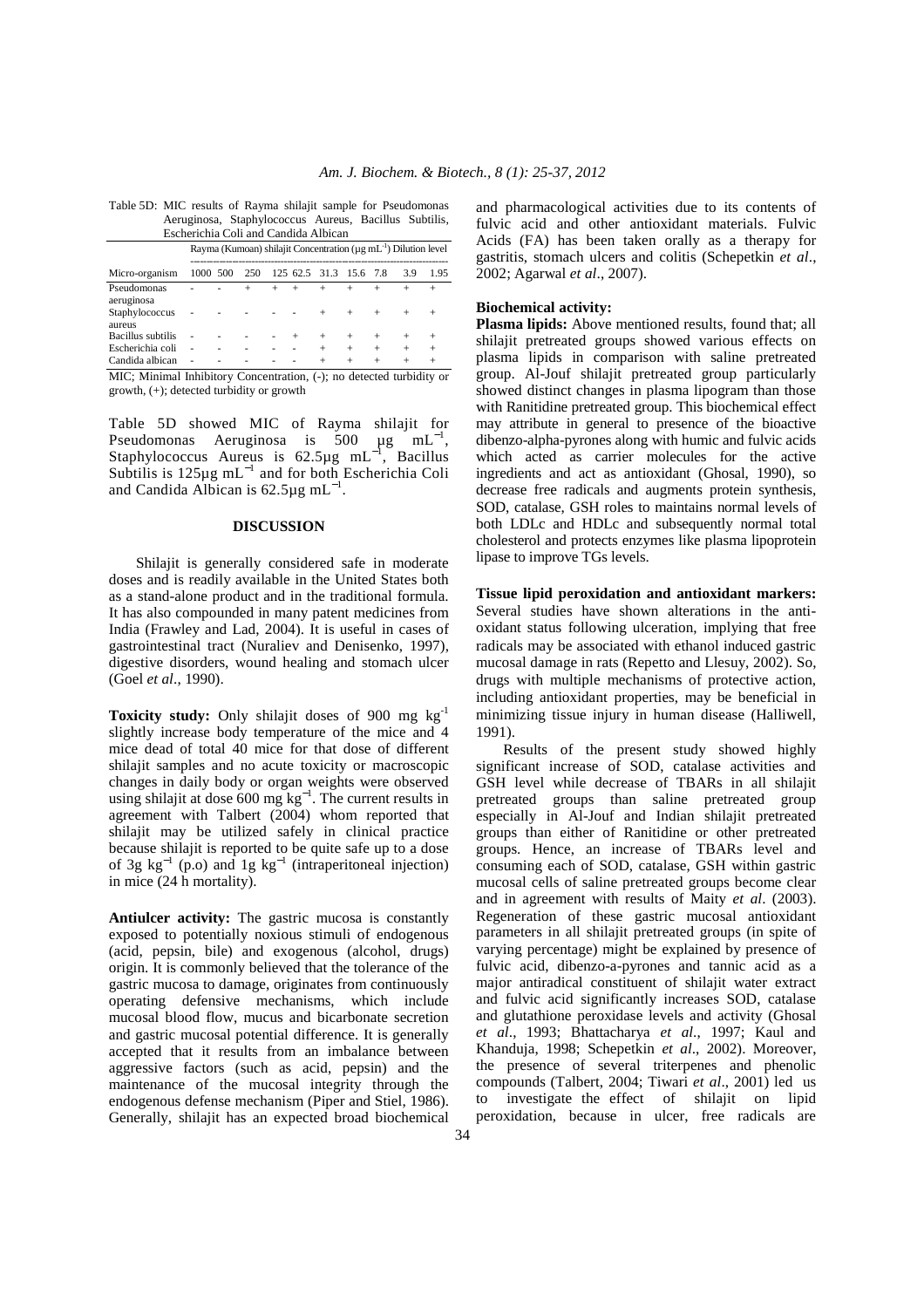involved and compounds of this chemical structure, have a free radical scavenging property.

**Morphological and histological findings of stomach:** Peptic ulcer occurs due to imbalance between offensive (acid-pepsin secretion. *H*.*pylori,* bile, increased free radicals and decreased antioxidants) versus impaired mucosal resistance (mucus, bicarbonate secretion, prostaglandins, blood flow and the process of restitution and regeneration after cellular injury) (Goel and Bhattacharya, 1991; Akhtar *et al*., 1992).

 The current study revealed that oro-gastric ethanol/HCl intubation for only one day resulted in production of gastric mucous membrane erosions evidenced macroscopically by significant rise in erosion scores and microscopically by areas of superficial and deep hemorrhagic erosions, necrosis of gastric mucous membrane in saline pretreated group. This is in accordance with the other studies using ethanolinduction of peptic ulcer (Sheeba and Asha, 2006). Both ulcer score and gastric lesion index data showed that both Al-Jouf and Indian shilajit pretreated samples had a greater inhibition % on both factors than either Russian or Rayma shilajit pretreated samples when compared to either Ranitidine or saline pretreated groups. We assume as mentioned above that this difference in activity of shilajit samples was due to a difference in their constituent %, pH values and geographical origin of each sample.

 The presence of polyphenols compounds such as fulvic acids, 4-methoxy-6-carbomethoxybi-phenyl, tirucallane-type triterpenoids and benzoic acid in shilajit samples have antioxidant activity, cellular repairing and regeneration, played very important role in decrease acid pepsin secretion, cell shedding, gastric ulcer index, tendency to increase mucin secretion and carbohydrate/protein ratio which have very important role as anti-oxidant effect and anti-inflammatory as reported by Shenyuan (1988); Goel *et al*. (1990); Czinner *et al*. (2001); Rajic *et al*. (2001); Tewari et *al*. (2001) and Talbert (2004), so they stated its use in gastric ulcer and wound healing.

 In context, anti-anxiety activity and anti-stress effects of shilajit has a role in healing of gastric ulcer as stated by Frawley and Lad (2004) whom indicate that shilajit has significant anxiolytic and anti-stress activity as reported by). Due to bacteriostatic and antiinflammatory action, shilajit extract facilitates the process of wound cleaning from necrotic tissues, granulation and epithelization and decreases the period of wound healing (Shakirov, 1969; Tazhimametov *et al*., 1987). Shilajit is truly a remarkable substance with a long history of human usage for healing and should be subjected to further investigations (Frawley and Lad, 2004).

**Antimicrobial activity:** The results of the current study showed that Rayma shilajit samples had strong and broad antimicrobial effect on tested microorganisms even against *Staphylococcus aureus,* of antibiotic resistance and the primary cause of this effect might be due to higher pH values of Rayma sample (8.25) which increases free radical formation that decompose microorganism membranes by lipid peroxidation effects. The same cause might be refer to anti-microbial effect of Russian shilajit sample ( $pH = 7.61$ ). While Al-Jouf and Indian shilajit sample was of lower and no antimicrobial effect respectively than other samples. A second proposed cause of antimicrobial effect of studied shilajit sample is due to variable concentration and antimicrobial effect of fulvic acidic electrolytic value. Fulvic acid increases permeability of biomembranes, which means that it can sensitize cell membranes for better absorption or assimilation of other active constituents. This effect will affect on intracellular homeostasis and disturb both electrochemical gradient and osmolarity within microbial cell leading to its lysis. Fulvic acid is a polyelectrolyte which means "much electric". The value of an electrolyte can be shown by an experiment that was done by Shenyuan (1988) on amoeba, visually concluded that the form and structure of the amoeba had disintegrated and it was for all purposes dead.

 The current results in the same line with Shakirov (1969) whom reported that shilajit possesses the antimicrobial activity with respect to different strains of the widespread pyogenic microbes (*staphylococci*, *streptococci*, *coliform bacteria*, *enterococci*, *Proteus*) and with Muratova and Shakirov (1968) whom applied shilajit for treatment of suppurative wounds). The bactericidal activity of shilajit extract may be related to some of its components, such as benzoic and fulvic acids (Rensburg *et al*., 2000).

 This difference among shilajit samples in its antiulcer and antimicrobial effects, is due to a difference in climatic conditions and types of plants and herbs are found in the regions which it comes from, so shilajit samples from different regions of the world can have markedly different physiological properties on the basis of its major organic constituents as reported by many authors (Galimov *et al*., 1986; Ghosal *et al*., 1991). Shilajit from India decreased the volume of gastric secretion and acid output, whereas samples from Russia did not. Therefore, for treating human ulcers, the geographical origin of the shilajit is probably important (Ghosal *et al*., 1992).

# **CONCLUSION**

 Then, we could report that all studied shilajit samples in varying degrees have hypolipidemic, anti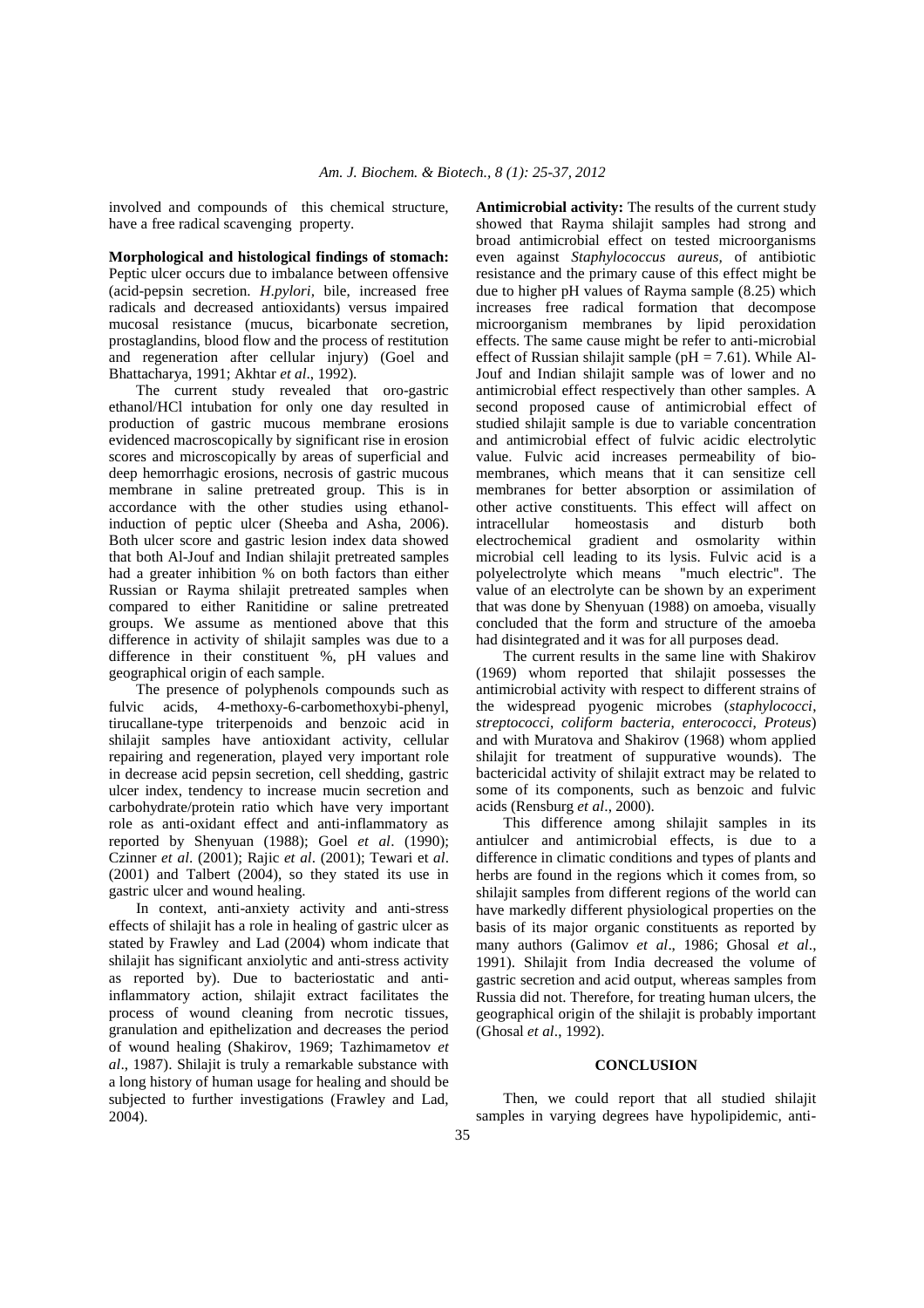oxidant, antiulcer, regenerative and repairing effects on ethanol/HCl induced ulcer in rats. The antiulcer effect of shilajit especially Al-Jouf and Indian shilajit samples might be due combined biochemical effects including antioxidant, antimicrobial, anti-inflammatory, antistress, anti-anxiety, healing and regenerative effects. However, further investigations are required for its exact mechanism of action before many of shilajit actions can be affirmed.

### **ACKNOWLEDGEMENT**

 We would like to thank technician staff in histology department of Medicine College, Central animal house in Science College and Animal ethical committee, of Sana'a University, Yemen for their help during the experiments.

**Funding:** There is no any funding for the current study.

**Conflict of interest:** The authors declare that there are none conflict of interest.

### **REFERENCES**

- Agarwal, S.P., R. Khanna, R. Karmarkar, M.K. Anwer and R.K. Khar, 2007. Shilajit: A review. Phytother. Res., 21: 401-405. PMID: 17295385
- Akhtar, M.S., A.H. Akhtar and M.A. Khan, 1992. Antiulcerogenic effects of *Ocimum basilicum* extracts, volatile oils and flavonoid glycosides in albino rats. Int. J. Pharmacognosy, 30: 97-104. DOI: 10.3109/13880209209053966
- Akilandeswari, S., R. Senthamarai, R. Valarmathi, S. Shanthi and S. Prema, 2010. Screening of Gastric Antiulcer Activity of Sida acuta Burm. Int. J. PharmTech. Res., 2: 1644-1648.
- Ali, M., I. Sahrawat and O. Singh, 2005. Phytochemical investigation of Shilajit. India. J. Chem., 43B: 2217-2222. DOI: 10.1002/chin.200506208
- Bhattacharya, S.K., K.S. Satyan and A. Chakrabarti, 1997. Effect of Trasina, an Ayurvedic herbal formulation, on pancreatic islet superoxide dismutase activity in hyperglycaemic rats. Indian J. Exp. Biol., 35: 297-299. PMID: 9332177
- Czinner, E., K. Hagymasi, A. Blazovics, A. Kery and E. Szoke *et al*., 2001. The in vitro effect of Helichrysi flos on microsomal lipid peroxidation. J. Ethno-Pharmacol., 77: 31-35. PMID: 11483375
- Elstner, E.F. and A. Heupel, 1976. Inhibition of nitrite formation from hydroxylammoniumchloride: A simple assay for superoxide dismutase. Anal. Biochem, 70: 616-620. DOI: 10.1016/0003- 2697(76)90488-7
- Frawley, D. and V. Lad, 2004. The Yoga of Herbs: An Ayurvedic Guide to Herbal Medicine. 2nd Edn., Motilal Banarsidass, Delhi, ISBN: 8120811720, pp: 265.
- Galimov, E.M., L.A. Kodina, L.N. Vlasova, T.K. Velyukhanova and O.L. Bazilevskaja, 1986. Geochemistry of mummiyo. Geochemistry.
- Ghosal, S., 1990. Chemistry of Shilajit, an immunemodulatory ayuvedic rasayana. Pure Applied Chem., 62: 1285-1288.
- Ghosal, S., J. Lal and S.K. Singh, 1991. The core structure of shilajit humus. Soil Biol. Biochem., 23: 673-680. DOI: 10.1016/0038-0717(91)90082-U
- Ghosal, S., J. Lal, A.K. Jaiswal and S.K. Bhattacharya, 1993. Effects of Shilajit and its active constituents on learning and memory in rats. Phytother. Res., 7: 29-34. DOI: 10.1002/ptr.2650070109
- Goel, R.K. and S.K. Bhattacharya, 1991. Gastroduodenal mucosal defense and mucosal protective agents. Indian J. Exp. Biol., 29: 701-714. PMID: 1769712
- Goel, R.K., R.S. Banerjee and S.B. Acharya, 1990. Anti-ulcerogenic and anti-inflammatory studies with shilajit. J. Ethno-Pharmacol., 29: 95-103. DOI: 10.1016/0378-8741 (90)90102-Y
- Halliwell, B., 1991. Antioxidant effects, A basis for drug selection? Drugs, 42: 569-605. PMID: 1723362
- Jung, C.R., I.A. Schepetkin, S.B. Woo, A.I. Khlebnikov and B.S. Kwon, 2002. Osteoblastic differentiation of mesenchymal stem cells by mumie extract. Drug Dev. Res., 57: 122-133. DOI: 10.1002/ddr.10120
- Kaneria, M., Y. Baravalia, Y. Vaghasiya and S. Chanda, 2009. Determination of antibacterial and antioxidant potential of some medicinal plants from saurashtra region, India. Indian J. Pharm. Sci., 71: 406-412. PMID: 20502546
- Kaul, A. and K.L. Khanduja, 1998. Polyphenols inhibit promotional phase of tumorigenesis: Relevance of superoxide radicals. Nutr. Cancer, 32: 81-85. PMID: 9919616
- Laine, L., K. Takeuchi and A. Tarnawski, 2008. Gastric mucosal defense and cytoprotection: Bench to bedside. Gastroenterology, 135: 41-60. PMID: 18549814
- Link, E.M., 1988. The mechanism of pH-dependent hydrogen peroxide cytotoxicity *in vitro*. Arch. Biochem. Biophy., 265: 362-372. DOI: 10.1016/0003-9861(88)90139-7
- Lowry, O.H., N.J. Rosenbrough, A.L. Farr and R.J. Randall, 1951. Protein measurement with the Folin phenol reagent. J. Biol. Chem., 193: 265-275. PMID: 14907713